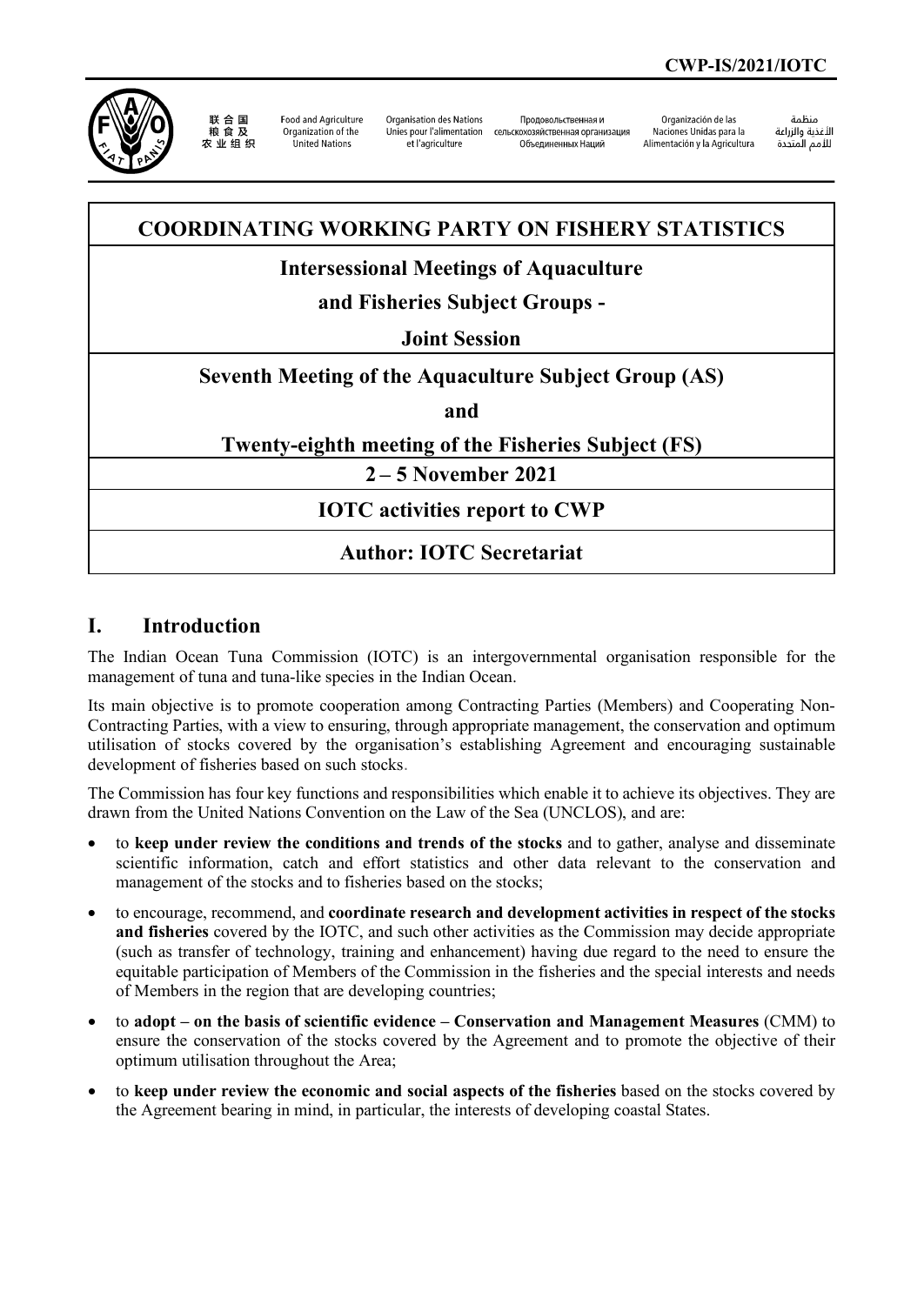# **II. Review of relevant IOTC activities since CWP-26 (2019)**

## *Improvement in the quality and timeliness of statistical data submitted by CPCs*

[ **SDG [1](#page-1-0)4.4**<sup>1</sup> ] Late or incomplete reporting of the main statistical datasets<sup>[2](#page-1-1)</sup> compromises the validation and verification of data by the IOTC Secretariat - as well as the data available for stock assessments - especially when data are submitted close to (or during) Working Party meetings. A number of activities aimed at improving both the timeliness and the quality of the reported information have been performed since CWP-26 and include:

- 1. Further revisions of IOTC data reporting templates and guidelines;
- 2. Ad-hoc support to CPCs transitioning towards more streamlined data collection and reporting processes at national level, to facilitate the reporting of mandatory data according to IOTC requirements;
- 3. Revision of historical time series for important fisheries operating in the IOTC area, in collaboration with national scientists (e.g., Pakistan gillnet fisheries, Japan longline fisheries);
- 4. Delivery of remote workshops to discuss the rationale and the procedures implemented by the IOTC Secretariat to estimate artisanal catches for some CPCs, and clarify discrepancies with official sources (e.g., Indonesia);
- 5. Contribution to the 2020 and 2021 sessions of the Regional Coordination Group on Large Pelagics (RCG-LP) and EU DCF Liaision Meeting;
- 6. Delivery of the 2<sup>nd</sup> IOTC ad-hoc FAD Working Group [\(WGFAD02\)](https://www.iotc.org/meetings/2nd-iotc-ad-hoc-working-group-fads-wgfad02) to improve and streamline the provisions of FOB-related data assets to the IOTC Secretariat (including standardization of classifications and nomenclature, and long-term plan for the management of daily buoy positions);
- 7. Pilot release of the e-MARIS platform, supporting IOTC CPCs with the electronic reporting of statistical data. Training to selected CPCs to start in November 2021.
- 8. Support of a research project in Pakistan led by Duke University in collaboration with WWF-Pakistan to assess the ability of estimating fishing effort and bycatch of gillnetters from high-resolution satellite data.

#### *Support to the implementation of the IOTC Regional Observer Scheme*

[ **SDG 14.4** ] IOTC Resolution 11/04 ("*On a Regional Observer Scheme*", 2011) aims at collecting verified catch data and other scientific information related to the fisheries for tuna and tuna-like species in the IOTC area of competence. Since its inception, implementation of the ROS remained very low among CPCs due to a number of different factors.

With the entry in force of IOTC Resolution 16/04 ("*On the implementation of a pilot project in view of promoting the Regional Observer Scheme of IOTC*", 2016) a number of initiatives to promote and support scientific observer data collection and reporting have been carried on by the IOTC Secretariat, including:

- 1. Supporting the service provider in the preparation and the delivery of training and support material for the ROS pilot programme;
- 2. Further development of electronic tools to facilitate data collection, management and reporting of ROS data at national and regional level (i.e., ROS e-tools, developed in collaboration with NOAA, WWF,  $SIOTI<sup>3</sup>$  $SIOTI<sup>3</sup>$  $SIOTI<sup>3</sup>$ ;
- 3. Continued incorporation of historical observer data within the IOTC Regional Observer Scheme database, previously reported to the IOTC Secretariat in hard-copy or other electronic formats unsuitable for automated processing;

<span id="page-1-0"></span><sup>1</sup> SDG 14.4 : *By 2020, effectively regulate harvesting and end overfishing, illegal, unreported and unregulated fishing and destructive fishing practices and implement science-based management plans, in order to restore fish stocks in the shortest time feasible, at least to levels that can produce maximum sustainable yield as determined by their biological characteristics*

<span id="page-1-1"></span><sup>2</sup> Nominal catches, catch-and-effort, size-frequency and discards information as per IOTC Resolution 15/02

<span id="page-1-2"></span><sup>3</sup> Sustainable Indian Ocean Tuna Initiative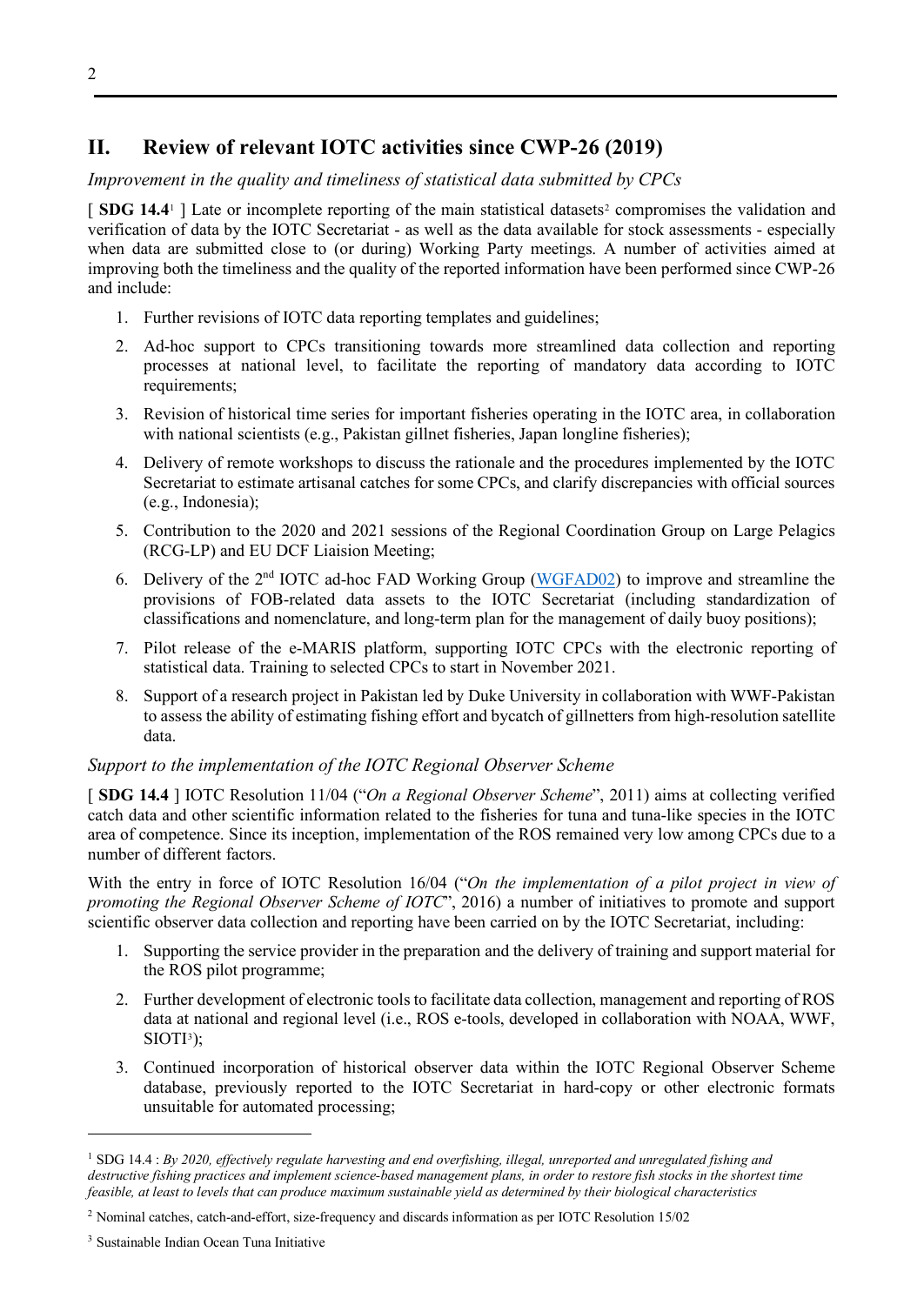- 4. Finalization of a pilot project on the deployment of electronic monitoring systems on-board smallscale coastal gillnet and gillnet / longline vessels in Sri Lanka;
- 5. Further assessment of crew-based data collection programs as a possible complement to independent scientific observer data (WWF Pakistan, Sri Lanka);
- 6. Preparation of draft minimum standards for designing and implementing Electronic Monitoring Systems in Indian Ocean tuna fisheries (in collaboration with ISSF);
- 7. Preparation for the 1st IOTC ad-hoc Working Group on the development of Electronic Monitoring programme Standards [\(WGEMS,](https://www.iotc.org/meetings/ad-hoc-working-group-development-electronic-monitoring-programme-standards-wgems) mid-November 2021).

#### *Capacity building activities*

[ **SDG 14.4**, **SDG 14.A**[4](#page-2-0) ] Delivering activities in support of developing coastal states is one of the main goals and functions of the IOTC Secretariat. Capacity building has been directly provided to members by the IOTC Secretariat or in collaboration with external partners (e.g., OFCF<sup>[5](#page-2-1)</sup> / EU DG-Mare<sup>[6](#page-2-2)</sup>) in a number of different fields such as data compliance and technical support missions and joint projects implementation (e.g., IOTC-OFCF).

On-the-field activities in the intersessional period have generally stopped due to the insurgence of the CoViD-19 pandemic in early 2020, and replaced – where possible and appropriate – with remote meeting that focused on:

- 1. Contributions on fisheries-related aspects of the IFA[D7](#page-2-3) Agriculture and Fisheries Development Project in Tanzania;
- 2. Assessment of the current-state-of-the-art for fisheries data collection systems in Somalia and Yemen.

#### *Improvement in the dissemination of all relevant data sets and related assets*

[ **SDG 14.A** ] All information received, validated, managed and produced by the IOTC Secretariat (e.g., statistical data sets, stock assessment input files, scientific documents and reports) is usually disseminated through the IOTC website, in a relatively unstructured and non-interoperable way that does not ye fully comply to the FAIR principles (Findable, Accessible, Interoperable and Reusable).

A number of initiatives from the IOTC Secretariat have been put in place since CWP-26 (or are about to start) to ensure that access to all publicly available IOTC assets of scientific relevance can be streamlined and improved, by:

- 1. Feedback to the CWP *ad-hoc* Task Group on matters related to reference harmonization for capture fisheries;
- 2. Feedback to the FIRMS *ad-hoc* Technical Working Group on the Global Tuna Atlas, including further standardization of data provisions to the Global Tuna Atlas (Level 0 data set);
- 3. Streamlining the provision of IOTC stock statuses to FIRMS (including GRSF);
- 4. Continued contribution to the OpenAIRE project (in collaboration with IRD<sup>8</sup>), to identify best practices for the assignment of a DOI[9](#page-2-5) to all relevant data sets and scientific papers managed by IOTC;

<span id="page-2-0"></span><sup>4</sup> SDG 14.A - *Increase scientific knowledge, develop research capacity and transfer marine technology, taking into account the Intergovernmental Oceanographic Commission Criteria and Guidelines on the Transfer of Marine Technology, in order to improve ocean health and to enhance the contribution of marine biodiversity to the development of developing countries, in particular small island developing States and least developed countries*

<span id="page-2-1"></span><sup>5</sup> Overseas Fishery Cooperation Foundation of Japan

<span id="page-2-2"></span><sup>6</sup> European Commission's Directorate-General for Maritime Affairs and Fisheries

<span id="page-2-3"></span><sup>7</sup> International Fund for Agricultural Development

<span id="page-2-4"></span><sup>8</sup> Institut de Recherche pour le Développement

<span id="page-2-5"></span><sup>&</sup>lt;sup>9</sup> Digital Object Identifier, se[e https://www.doi.org/](https://www.doi.org/)